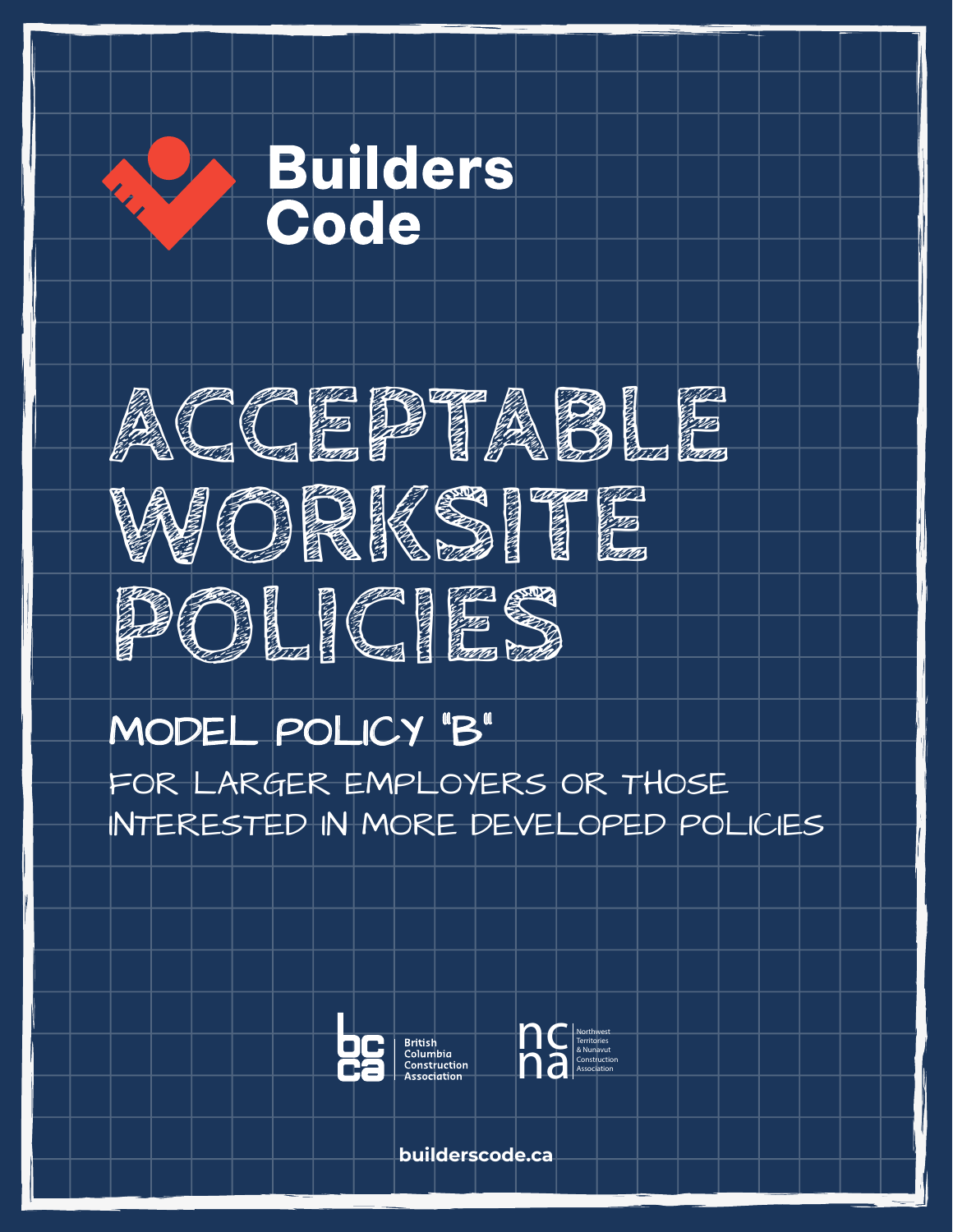

#### **Disclaimer:**

*This document contains information only and is not offered and should not be treated as a legally binding or enforceable document. You should not rely on this document and should instead obtain advice from a qualified legal professional concerning the particular circumstances of your situation. To that end, the Builders Code partners and service providers (BC Construction Association, Northwest Territories & Nunavut Construction Association, Builders Code Advisors) disclaim(s) any and all responsibility for damage, loss or expense of any nature whatsoever that you or any person or entity may incur as a result of relying upon this document and by utilizing this document you shall be deemed to have agreed that you have no claim.* 

This policyhas been reviewed and determined acceptable byWorkSafeBC in British Columbia and the Workers' Safety and Compensation Commission of the Northwest Territories & Nunavut.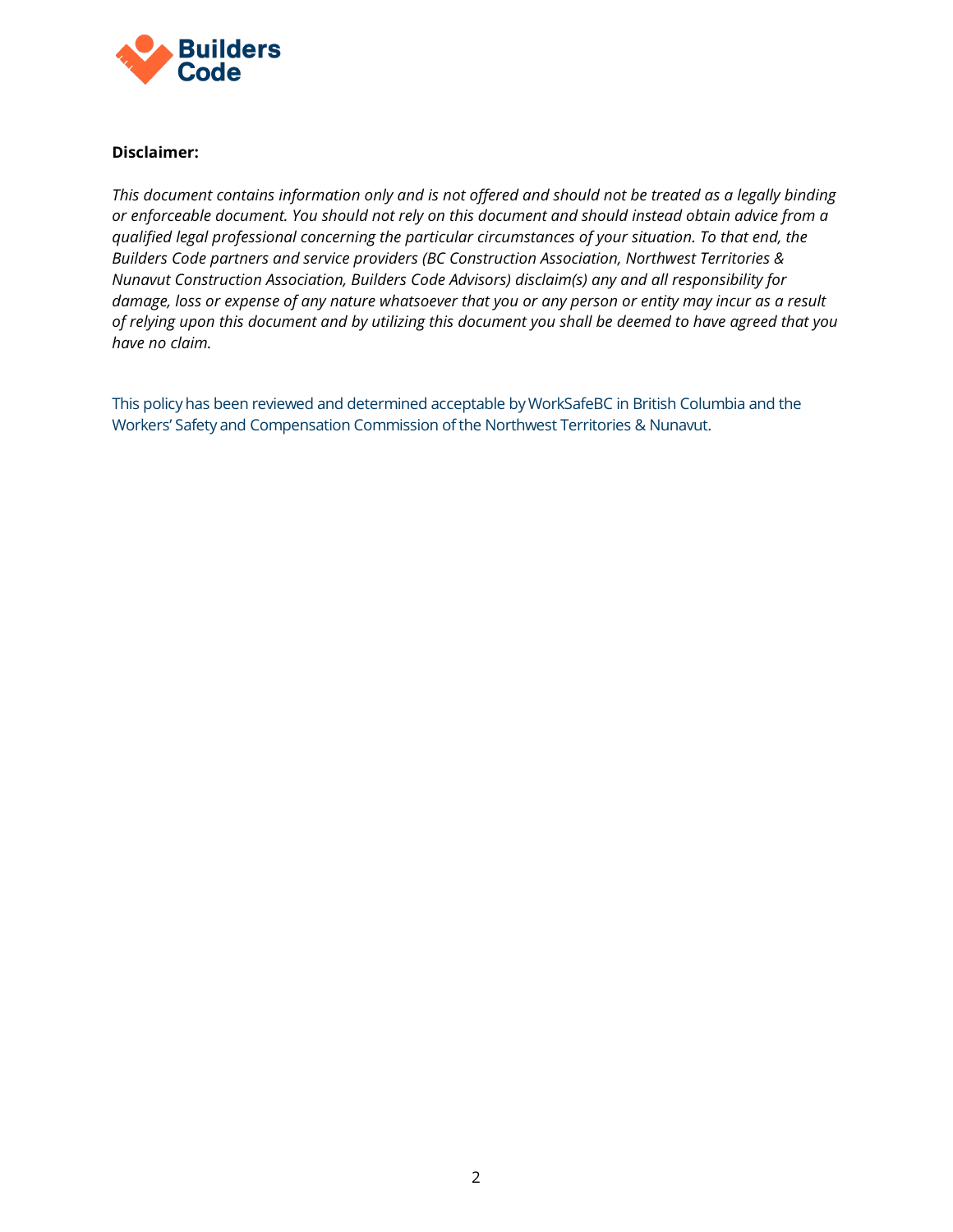

# **Builders Code**

# Our Code for an Acceptable Worksite

, we are fully committed to creating an Acceptable Worksite where all employees have the same opportunity to do their best work and be recognized as our most valuable assets. In alignment with **Builders Code, we define an Acceptable Worksite as being safe, productive, and free from discrimination, bullying, harassment, and hazing.** At Company

We expect all employees to comply with and contribute to *Builders Code Acceptable Worksite Culture.*

This means that every employee has both a right and an obligation to be safe and productive at work. We know that the hazards to safety are not only physical, and safety protection is not limited to Personal Protective Equipment. Unwelcome, offensive, excluding, discriminatory and/or harassing language and behaviour also create stress and distraction that puts health, safety and productivity at risk.

We are committed to having an Acceptable Worksite strengthened through a diverse and inclusive workforce where all workers feel safe, valued and motivated to meet the highest standards in effective teamwork and quality customer service.

# How We Commit to an Acceptable Worksite

*"It's not only the right thing to do, it's good for business. By removing the aggressive, "brovibe" stigma in our industry, every one of us—including our customers—benefits."*

*"Our customers are often families just like our own. When you show them and each other professionalism and respect, they'll welcome you in, refer you on, and ask for you back. When you don't, it hurts us all."*

With the overall goals of safety, productivity, quality, innovation as well as seeing that our employees feel welcome, supported and valued—we commit to the following practices:

#### **RECRUITMENT & HIRING**

- We work hard to eliminate any actual or potentially discriminatory barriers that may prevent someone from applying; e.g., we use non-gender specific language such as Tradesperson or Journeyperson rather than Tradesman or Journeyman
- To add more diversity of experience, talent and skills, we attempt to attract candidates from a variety of sources; e.g. job fairs, trades associations, communities, skilled trades programs, universities, schools, etc.
- We seek to ensure employment opportunities are fair and equitable and that no candidate is denied opportunities for reasons unrelated to ability and performance—we don't screen out candidates based on their sex, gender, ethnic origin, or any other prohibited ground of discrimination
- We compensate employees at fair market value, based on their skills, experience, and relevant competencies and qualifications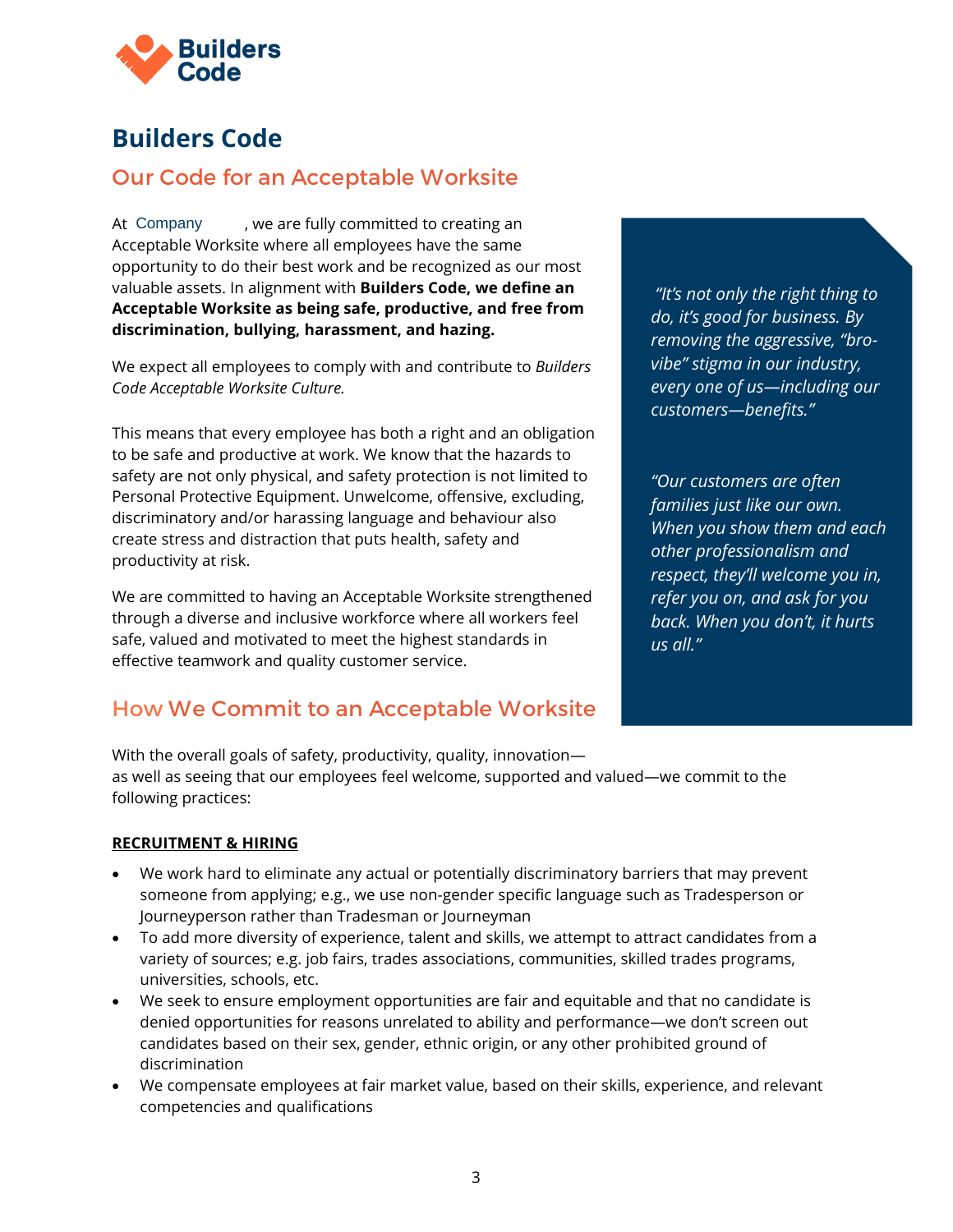

### **RETENTION**

- We hold employees and management accountable for maintaining an Acceptable Worksite
- We hire with retention top of mind; we not only focus on ability to do and/or learn the job, but also character/work ethic, the ability to develop/grow with us, and alignment with our values and goals
- We onboard new employees so you feel welcome, productive and safe from the outset, and are familiar with our commitments to support your safety and success
- Our performance and compensation structure ensure fair treatment of all employees, including equal pay for equal experience, work and performance (refer to our compensation philosophy)
- We train our supervisors to provide fair, objective and supportive feedback/performance reviews
- In our performance reviews, we evaluate behaviours that contribute to an Acceptable Worksite
- We do our best to accommodate family and personal responsibilities (e.g. leave and flexible work hours where operationally possible)
- We seek to identify and address barriers to professional development and your ability to reach your potential
- We train, support, and mentor employees, providing role models where possible

#### **WORKSITE CULTURE**

- We proactively address any expression of bias, stigma, discrimination, harassment, bullying, and hazing
- We immediately work to resolve any issues resulting from unacceptable conduct and hold management accountable for effectively responding to concerns brought to their attention
- Because we understand and value that our employees are all different, and view things differently, we measure the standards for our Acceptable Worksite by the impact of behaviour, not the intent
- We provide training on Builders Code Acceptable Worksite (and what that specifically entails at Company to all employees at all levels
- We educate employees about ongoing awareness of bias and provide a safe environment to bring concerns forward
- We clearly communicate expectations about behaviour and encourage you to lead the way by being a role model
- We encourage and expect accountability for appropriate handling of conflict, concerns, and issues
- We require that sub-contractors and others on our worksite comply with Builders Code Acceptable Worksite

*"We all need to take a step back and look at how we should be treating one another, and appreciating how another's experiences can be so different from our own. This is so much more than a company mandate but a philosophy for how we live which we all benefit from."*

*"It's important to put ourselves in the shoes of our co-workers; e.g. if you're concerned that one of your co-workers takes more time off or has flexible hours to take care of family responsibilities, consider how you'd feel if those options were denied to you, or to your spouse who may request flexibility from their workplace."*

*"It is 100% up to all of us to make or break this. Do you want your co-workers to have your back?*

*Do you have theirs?"*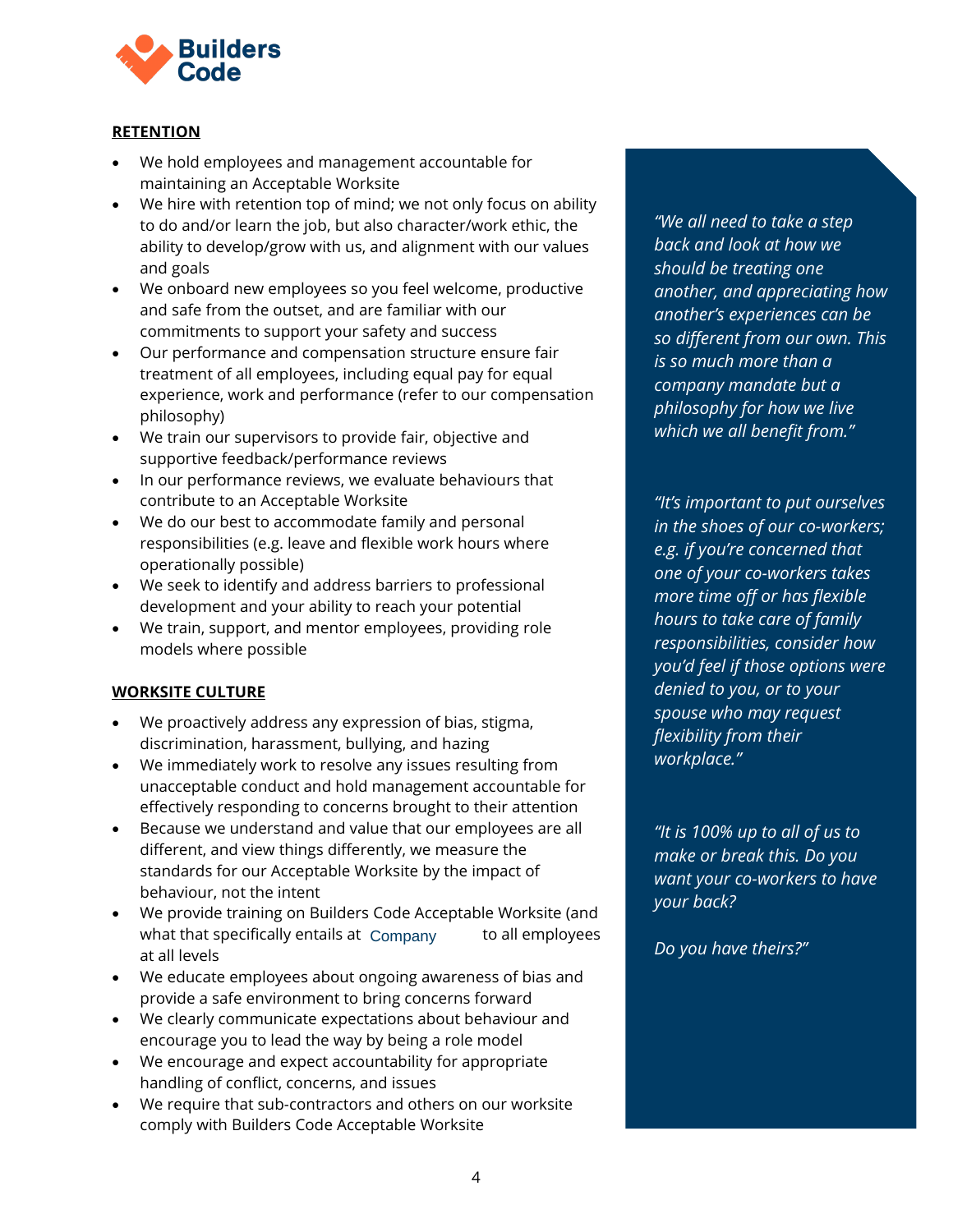

### **EDUCATION, AWARENESS & COMMUNITY**

- We work with colleges, trades associations and other organizations to educate them on our trade(s) and our company, and help new entrants to the industry get a strong start
- We give back to/support the communities we work in by *(\*ideally highlighting an area that is specific to promoting/supporting women and/or another minority group)*

# Practices/Behaviours that Do Not Comply with Builders Code Acceptable Worksite

Practices/behaviours that do not comply with Builders Code Acceptable Worksite include unsafe conduct, discrimination, harassment, bullying, hazing and/or any other practice/behaviour that causes risk to employee safety, health, well-being, and productivity. Whether a single comment/act or a continuous series of incidents, when left unaddressed, such practices/behaviours not only impact individuals but may lead to detrimental effects on our organization overall, including:

- Reduced efficiency and productivity
- Poor employee morale
- Increased stress and tension between employees
- High absenteeism rates
- Higher turnover, resulting in higher recruitment costs
- Higher levels of customer dissatisfaction
- Increased incidences of accidents/poor safety outcomes

#### **Unacceptable Practices and Behaviours**

Practices and behaviours that we do not tolerate include the following:

#### **HAZING**

Hazing is defined as any action or situation created with the intention of producing mental or physical discomfort, embarrassment, harassment, or ridicule, regardless of the person's willingness to participate. Although circumstances differ, the common factors include a power differential between senior and junior employees or new and long-term employees, as well as an intentional "rite of passage" or tradition. Examples include but aren't limited to:

- Forced activities for apprentices or new employees to prove their worth
- Requirement to carry out/endure tasks that aren't a part of the job
- Requirement to do things that long-term employees aren't required to do

In all of the inappropriate and unacceptable practices/behaviours outlined above, the standard is whether a reasonable person should have known that their behaviour would cause another person to be humiliated, intimidated, excluded or otherwise treated in an inappropriate, discriminatory or differential manner.

### **DISCRIMINATION**

Discrimination is the practice of treating a person or group differently from other people or groups of people based on perceived or actual differences/distinctions - when those differences/distinctions are irrelevant or based on stereotypes. As legislated and further defined in the *Human Rights Code of BC* and *the Human Rights Act of the Northwest Territories and Nunavut*, all employees, customers, partners, and suppliers have a right to a work environment that is free from any discrimination or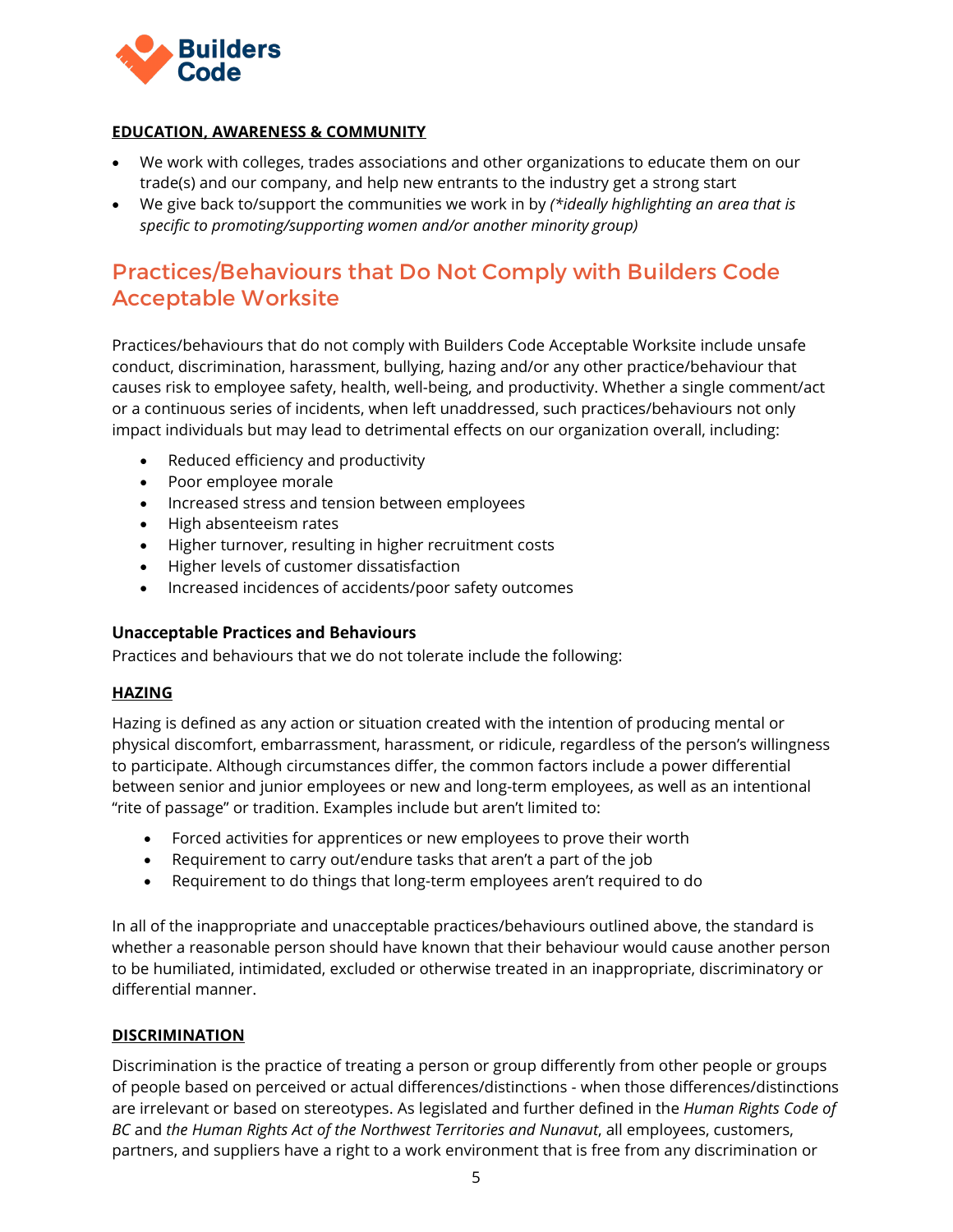

harassment based on race, colour, ancestry, place of origin, religion, political belief, marital status, family status, physical or mental disability, sex, sexual orientation, gender identity or expression, age, unrelated criminal conviction, or any other ground that is in violation of the law.

, we extend this to include any other irrelevant or stereotypical difference or distinction. For example, treating someone differently or stating that they don't have a valid opinion because they didn't "come up through the trades". Other examples include treating someone disrespectfully and/or differently based on such things as demeanour (e.g. they're more quiet than others), lifestyle preferences (e.g. what they eat for lunch, whether they smoke or not), work ethic (e.g. they come in early, work through lunch or are more productive than others), or status (e.g. a first year apprentice). At Company

#### **HARASSMENT**

Harassment is defined as any conduct, comment, gesture, or contact that is objectionable and unwelcome and should reasonably be known as objectionable and unwelcome. It serves no legitimate work purpose and detrimentally affects the work environment, often leading to adverse job-related consequences for the person being harassed. There are numerous forms of harassment, including but not limited to bullying and harassment, sexual harassment, and harassment based on any of the prohibited grounds of discrimination set out above.

**Sexual Harassment** is defined and legislated under the *Human Rights Code of BC* and *the Human Rights Act of the Northwest Territories and Nunavut* as any unwelcome conduct of a sexual nature and may include (but is not limited to) the following examples:

- Making unwelcome sexual or physical contact
- Propositions or threats in exchange for workplace rewards or favours
- Derogatory or degrading remarks of a sexual nature or regarding gender or sexual orientation
- Referring to others using sexualized language, such as "babe or stud"; whistling or catcalling
- Unwelcome sexual flirtations, advances or propositions, sexually suggestive or obscene comments or gestures, leering; giving unwanted gifts
- Displaying sexually suggestive pictures or objects on the worksite

**Bullying and Harassment** as defined and legislated under the *Worker's Compensation Act's OHS Policies* in BC and *OHS Regulations in the Northwest Territories and Nunavut* includes any inappropriate conduct or comment by a person towards an employee that the person knew, or reasonably ought to have known, would cause that employee to be humiliated or intimidated. It usually occurs as repeated incidents or a pattern of behaviour and is a form of exercising power through aggression that may include physical, verbal, or emotional abuse. Worksite bullying and harassment may be directed at one person or the bully may continually seek out new people to target; it can be both open and hidden and includes but is not limited to:

- Verbal aggression or insults
- Criticizing a person constantly or persistently
- Undermining or deliberately obstructing a person's work
- Derogatory comments or names to or about a person or their work
- Refusing to speak to, being condescending or patronizing, belittling opinions
- Discounting or denying accomplishments or taking credit for the work done by someone else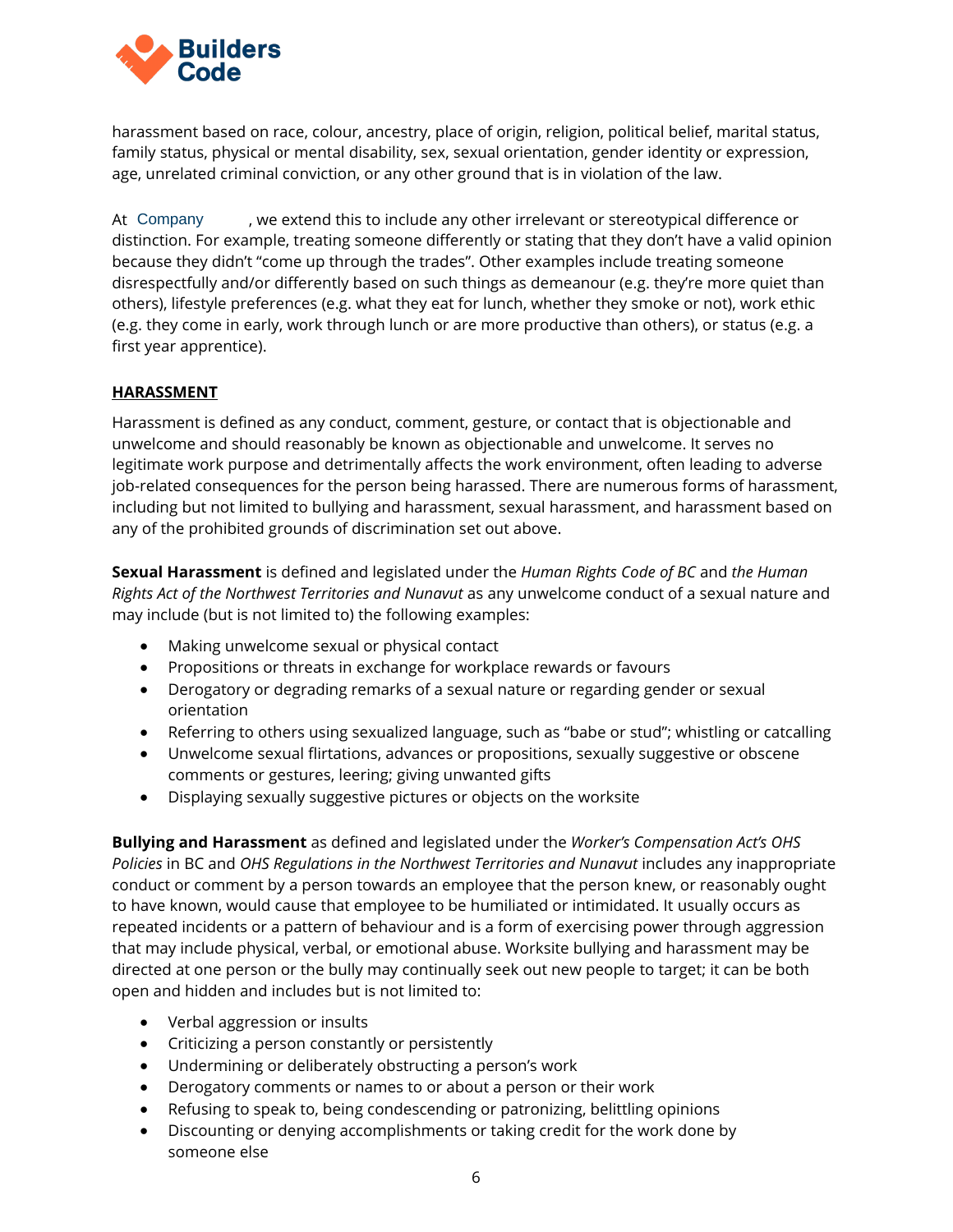

- Intimidating or humiliating a person through the use of body language (e.g. eye rolling), sarcasm, ridicule and/or making someone the target of practical jokes
- Spreading malicious rumours, gossip, or false information
- Making jokes that are understandably offensive, whether verbally or via email, text, etc.
- Intruding on a person's privacy by asking inappropriate and/or excessive questions about personal matters or teasing about personal issues
- Interfering with and/or vandalizing a person's personal belongings or work equipment
- Repeatedly excluding someone or continuously not sharing pertinent information
- Repeatedly assigning certain tasks to a specific person based on demographic stereotypes

### **Acceptable Practices and Behaviours**

Although the following practices may feel unpleasant, if undertaken professionally with a focus on safety, quality and/or productivity, they are considered an appropriate part of an Acceptable Worksite:

- Expressing differences of opinion
- Constructive feedback, guidance or advice given by a Manager or Supervisor about work-related behaviour and/or performance
- Making a legitimate complaint about someone's conduct through outlined procedures
- The exercise of reasonable management authority and action
- Appropriate feedback by a manager or supervisor to help employees improve performance and/or behaviour

# Employee Rights and Responsibilities

All employees, without exception, have a right to a worksite that is free from discrimination, bullying, harassment, hazing, and/or any other conduct that's offensive, unwelcome, or illegal. In the same way that you can refuse work if it is physically unsafe, you also have the right to refuse work if it's unsafe in the other ways outlined within this Code.

Accordingly, all employees are expected to act in alignment with Builders Code Acceptable Worksite. We expect everyone to participate in and contribute to the code, acting professionally and appropriately at all times. These practices are an integral part of our worksite culture, and behaviours that don't align with this expectation are not acceptable and will not be tolerated. Employees found to be engaging in such behaviour towards co-workers, customers, or anyone they interact with at work and/or in the course of work may be subject to corrective action up to and including termination of employment.

If you feel subject to, or are aware of an incident that violates Builders Code Acceptable Worksite, it is important that you directly address your concerns or bring them to our immediate attention as outlined in the procedures provided as an attachment to this document. The code extends to all company and employment-related functions, on or off our premises.

### **Procedures for Addressing Unacceptable Behaviour (Formal & Informal)**

Refer to: Appendix A (at the end of this document): Company Unacceptable Behaviour *Reporting Procedures and Complaint Form.*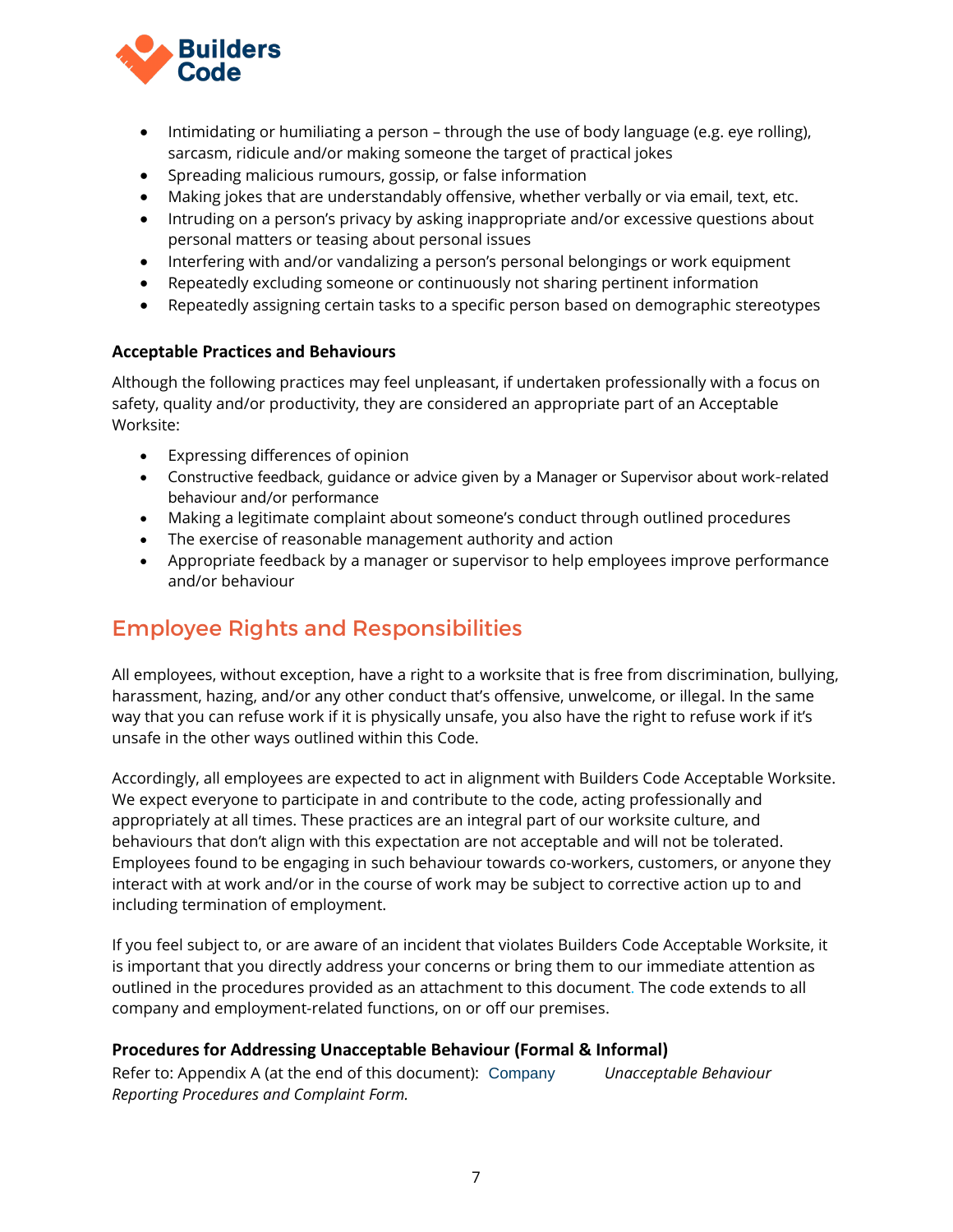

We view all allegations of discrimination, bullying, harassment and/or hazing as very serious. If you feel that you've been the target of one of these behaviours – or if you've witnessed it - we encourage you to do the following:

- Keep in mind that sometimes a person is unaware that their behaviour is offensive until it has been pointed out – and that perceptions will vary.
- If the behaviour is an isolated event and might have been unintentional - and you feel safe/comfortable doing so – immediately let the person know, politely but firmly, of your disapproval and/or discomfort with their comments, actions or behaviour, and ask them to stop or not do so again; *e.g. "I don't think that's funny; "That comment makes me uncomfortable"; "Please stop speaking to me that way"; "Please take your hand off my arm."*
- If you don't feel safe or comfortable addressing the individual directly, or if the outcome of speaking directly with them doesn't achieve the desired result (e.g., ending the inappropriate behaviour), contact one of the following: your immediate supervisor, another supervisor with whom you feel comfortable, the Superintendent, the Foreperson, the General Manager, the Union Representative or Human Resources. We'll discuss with you options to direct your concerns and be ready to address as warranted.
- For serious and ongoing situations that have not or cannot be addressed through the direct one on one approach, write a description of the specific incidents and any steps (if applicable) you've taken to address it.
- If you've witnessed a form of inappropriate behaviour, it's important that you recognize your own responsibility to Builders Code Acceptable Worksite and our worksite culture. Staying silent can indicate that you're fine with what's happening. As above, if safe and comfortable, check in with the target *("Is (s)he bothering you?" "Can I help?"),* indicate your disapproval or step in to stop it. If not comfortable directly responding to the incident, report it to your supervisor.
- Whether you choose to address issues on your own or need assistance, **we will support you.**

To ensure your concerns or reports are kept as confidential as possible (refer to the following section on Confidentiality), discuss details or incidents with only your immediate supervisor, another supervisor with whom you feel comfortable, the Superintendent, the Foreperson, the General Manager, the Union Representative or Human Resources. It's also important that you report the incident as soon as possible after experiencing or witnessing it, so that it can be addressed promptly and investigated if necessary.

*"Sometimes when an employee feels threatened that a coworker will do the job better than them, their fear unintentionally leads to harassment or sabotage of that co-worker's work. The Builder's Code is intended to focus on the strengths of each employee, to ensure we celebrate accomplishments, but also provide support and training to bring everyone up."*

*"Working in an Acceptable Worksite isn't about not having fun, or constantly worrying that you're going to say the wrong thing. It's about appreciating that we're all different, making it okay for someone to call you on it if you do say the wrong thing—and vice versa."* 

*If you see a situation that raises concern for you, ask yourself:*

- *What would I want someone to do for me in this situation?*
- *What would I tell my child to do?*
- *How would I feel if my spouse or partner was being treated this way?*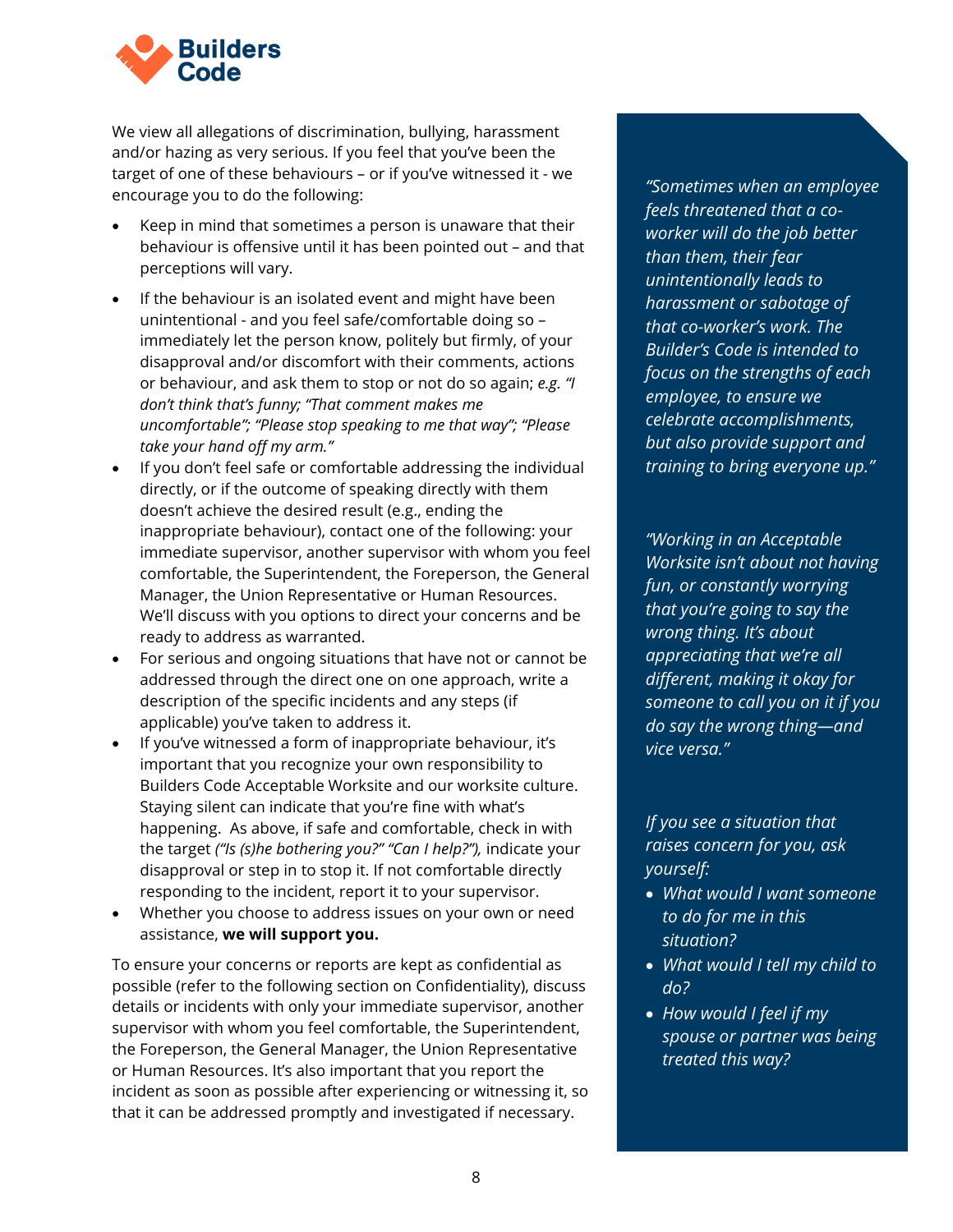

Any discrimination, bullying, harassment and/or hazing complaint made by or with respect to a customer/client, contractor/sub-contractors, or supplier must be immediately and confidentially addressed with your supervisor, the Foreperson, the Superintendent, or the General Manager.

# (Company) Responsibilities

### **How We Address and Resolve Inappropriate and Unacceptable Behaviour**

Refer to: Appendix B (at the end of this document): Company Unacceptable Behaviour *Investigation Procedures.*

We encourage direct handling of issues and will support/guide you on a one-to-one basis whenever possible and appropriate to do so – always taking into consideration your comfort, safety, and ability to act. Depending on circumstances (e.g. the nature/seriousness/safety of the issue, the impact of the behaviour, and your degree of comfort and ability to address directly), the matter will be discussed and reviewed objectively and professionally by an assigned manager/leader with both parties, and addressed accordingly.

If neither of these approaches are appropriate, or they do not achieve an acceptable outcome, an investigation may be conducted internally or externally by a legal, human resources specialist or OHS Representative. In all cases, investigations will:

- Be undertaken promptly and will be as thorough as the incident dictates
- Be fair and impartial providing all parties due process in evaluating concerns and allegations
- Be focused on finding facts and evidence through interviews of the person who brings the issue forward, the person(s) alleged to have conducted disrespectful behaviour, and any witnesses
- Provide, where appropriate, assistance to involved parties during the investigation process

If an investigation is initiated, all involved employees are expected to cooperate with the investigator and provide details of incidents they have experienced or witnessed. At the conclusion of the investigation, both the complainant and the respondent will be advised of the findings/outcome. If necessary, appropriate corrective action will be taken. All documentation and findings with regard to the incident and investigation will be kept confidential and secured in compliance with the BC Privacy and Information Act in BC and the Access to Information and Protection of Privacy Act in the Northwest Territories and Nunavut.

**Confidentiality** - We know it can be difficult to come forward with a concern or complaint of disrespectful behaviour. While we protect the privacy of everyone involved, a complaint cannot remain anonymous for it to be addressed as the person/people accused must be given a fair opportunity to respond and it may be necessary to involve witnesses in the process. Confidentiality will always be maintained to only the required persons involved in the investigation process.

**Intentionally False Accusations & Retaliation** - Allegations that a complaint has been made in bad faith, or that retaliation has occurred against a person who has brought forward a concern/complaint or participated in an investigation, may be investigated using the same procedure as for other investigations. Anyone found to have retaliated or made deliberately false accusations will be subject to disciplinary action up to and including termination.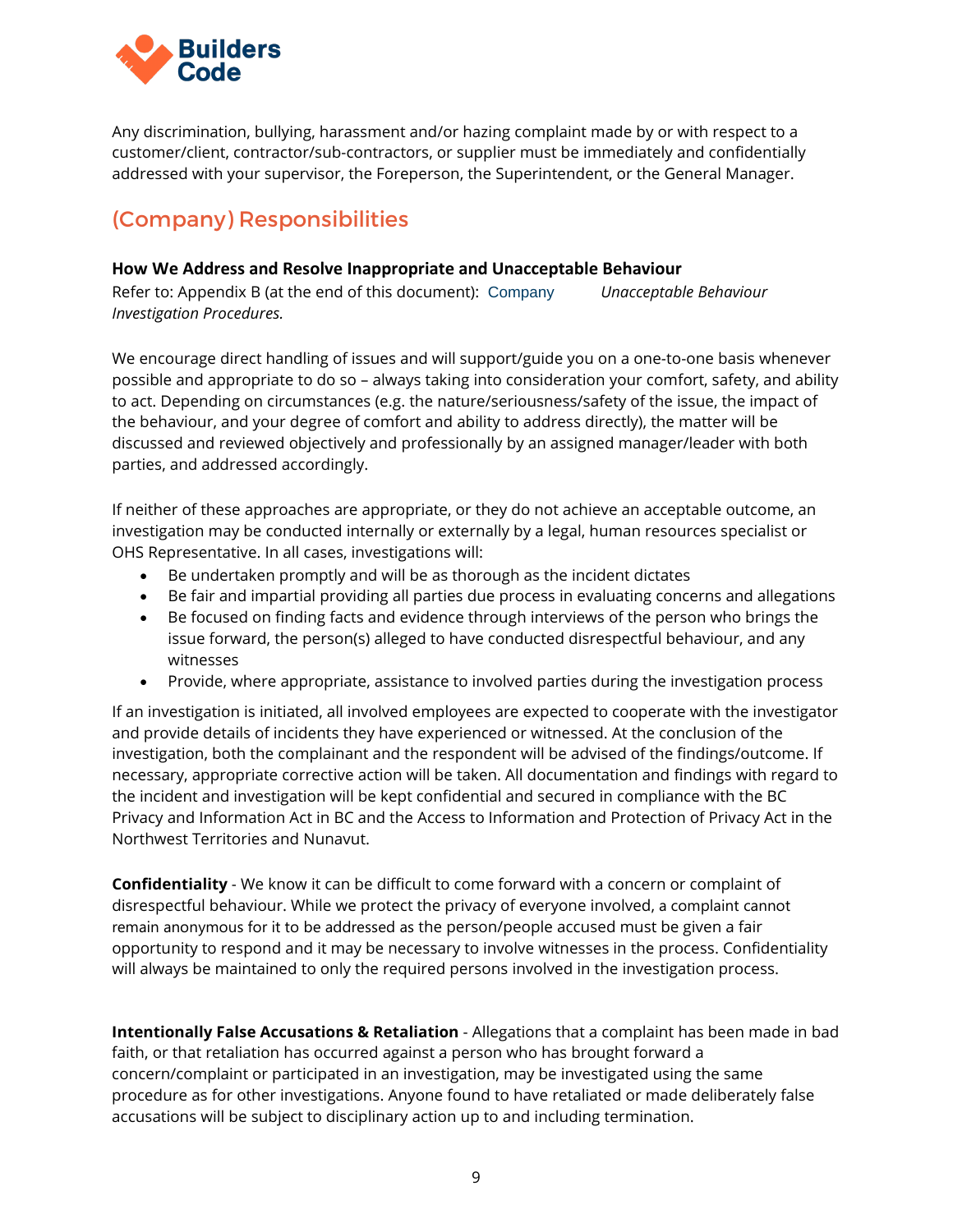

# **Annual review**

This policy will be reviewed annually and as needed and may be amended as needed. All workers will be provided with updates accordingly.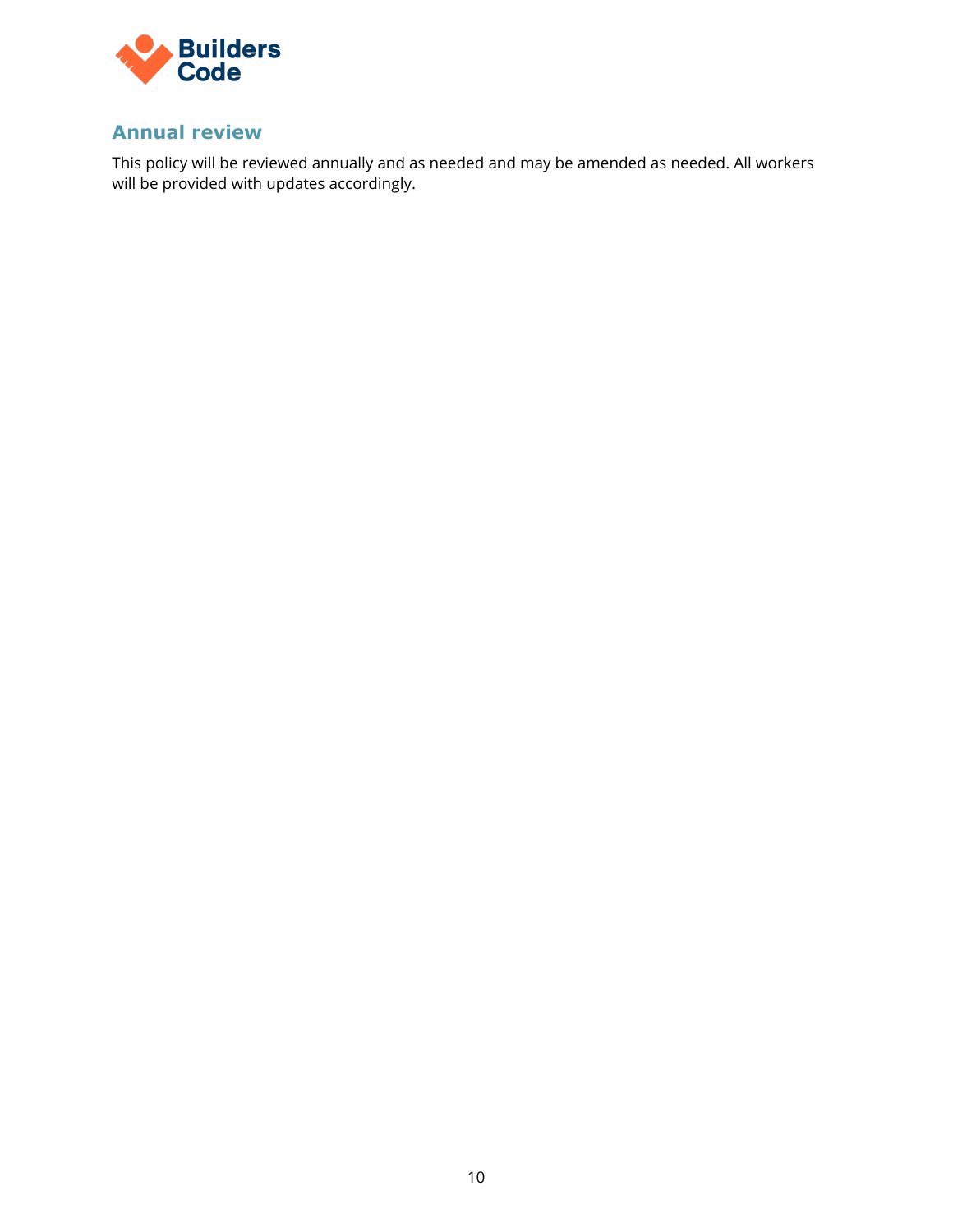

# Acknowledgement & Agreement

This policy statement applies to all workers, including permanent, temporary, casual, contract, and student workers. It also applies to interpersonal and electronic communications, such as email and social media.

I acknowledge that as an employee of Company Farm and practices contained within Builders Code Acceptable Worksite Policy. If I have questions about the contents of this policy/program I will ask my Supervisor, Manager, th information and practices contained within Builders Code Acceptable Worksite Policy. If I have questions about the contents of this policy/program I will ask my Supervisor, Manager, the Superintendent, the Foreperson, the General Manager, or Human Resources for clarification. As an employee of Company (I understand that the contents of this policy/program as amended from time to time, form part of the terms and conditions of my employment and agree to respect and follow them.

Employee Name (Print) Signature Signature Date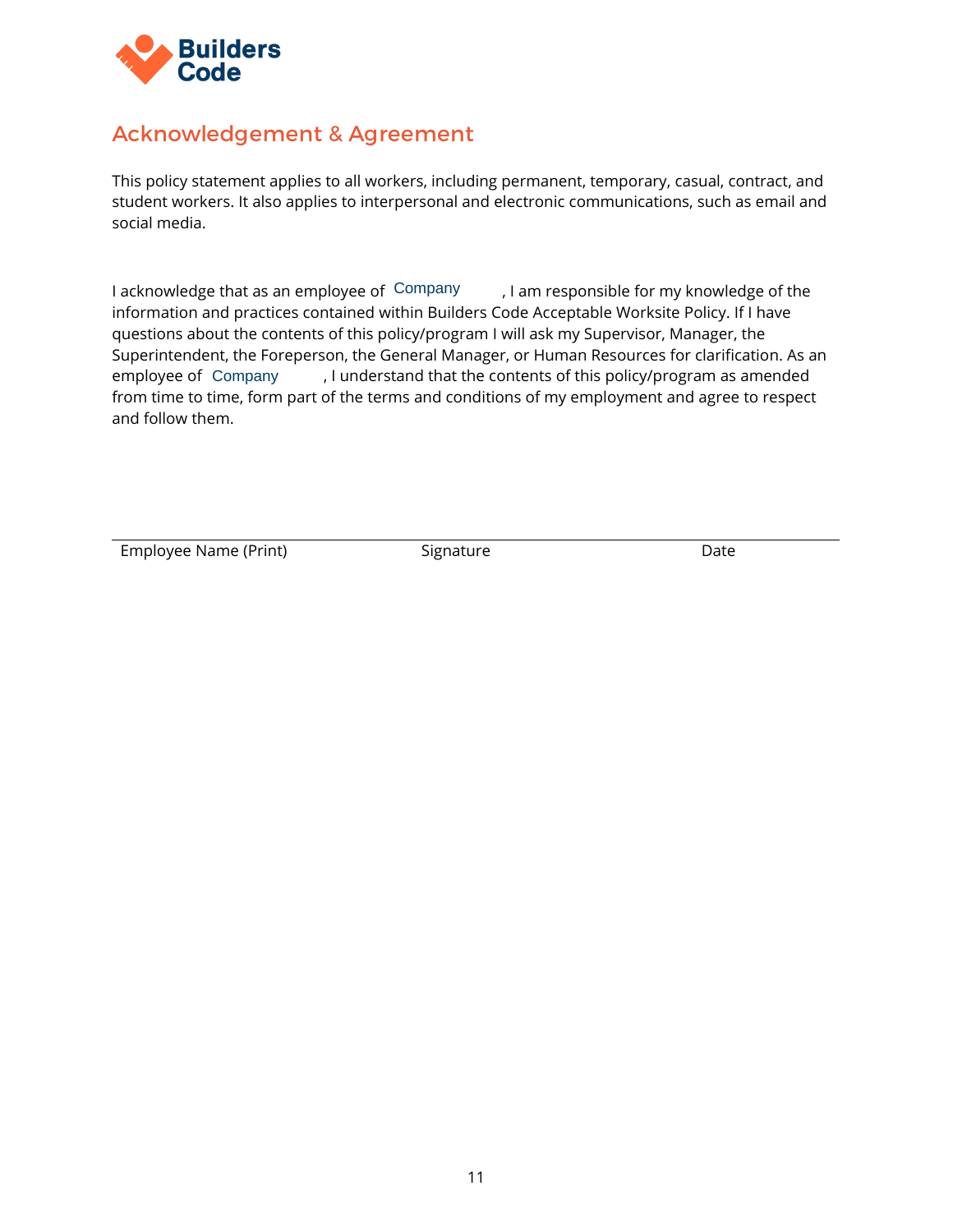

# **Equitable Compensation Philosophy & Structure**

Our compensation philosophy and structure is based on the following principles:

- We are committed to structuring our total compensation to be not only fair, reasonable, consistently applied and externally competitive in our industry market, but also internally balanced and equitable
- Employees are compensated fairly for their contribution, effort, and skillset with equal pay for equal work/performance
- We ensure dedication to going the extra mile is appropriately compensated

We determine starting wages and increases based on the following:

- Fair market value for each role, based on compensation research, which we conduct regularly
- Ensuring fair and standard wages in line with skill level, tickets (e.g. Journeyperson or apprentice)
- Following the wage standards set out by the ( Union Name ) and Collective Agreement (if applicable)
- Annual across-the-board cost of living allowances (COLA)
- Promotions and/or permanently taking on more responsibility within a given role, in line with our organizational structure
- Individual performance and continuously striving for professional development
- Our revenue and alignment with our business targets and goals

Although increases may be implemented based on the factors listed above, this shouldn't be considered a guarantee. We expect all of our employees to do a great job and be willing to grow in their duties and responsibilities. Additionally, we expect compliance with and contribution to Builders Code Acceptable Worksite and take both into significant consideration when determining increases. With these expectations, we also commit to fair and consistent compensation processes for everyone.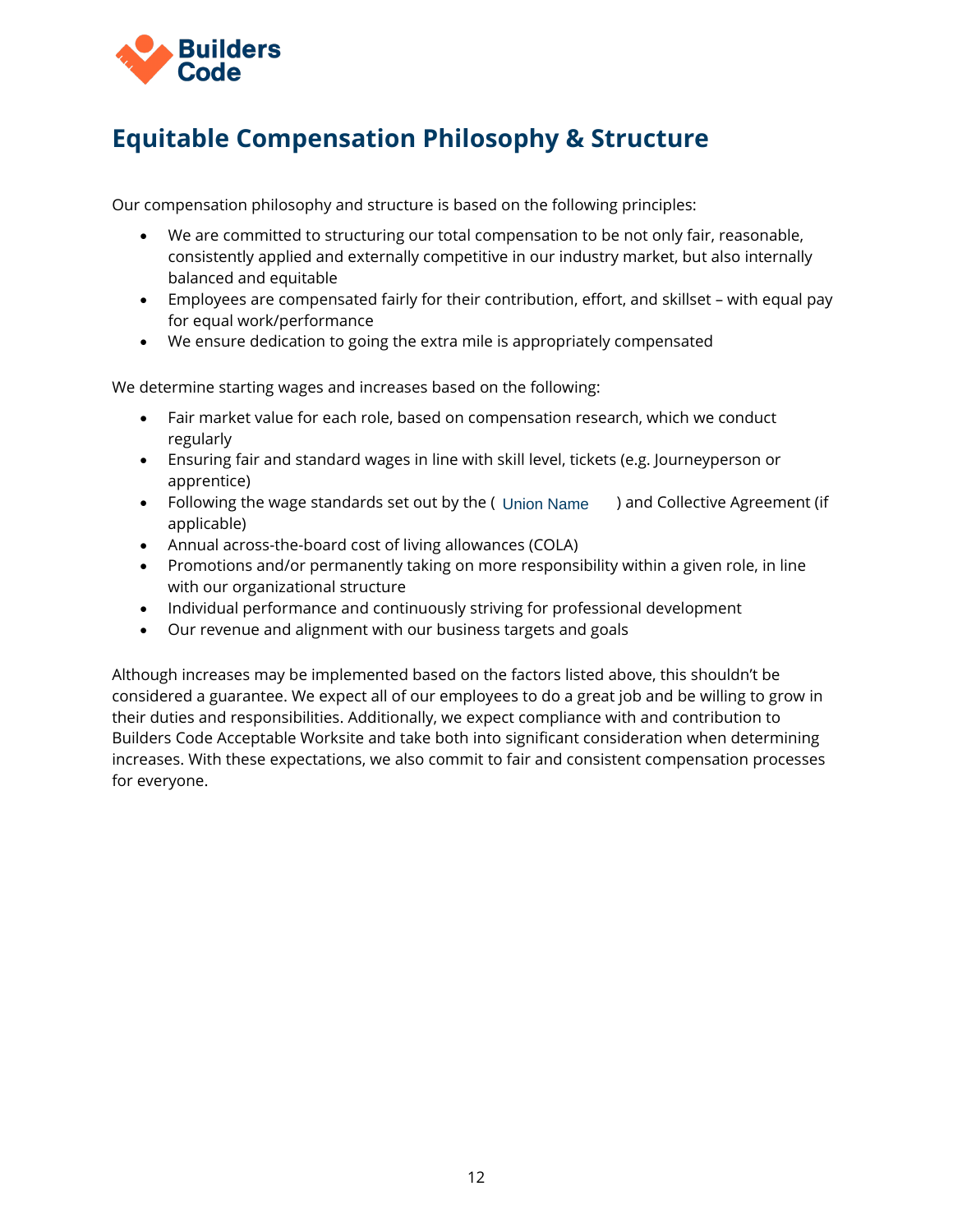**< > Organization Name**

# **APPENDIX A Template: Builders Code Reporting Procedures and Complaint Form for Unacceptable Behaviour**

The following procedures allow workers to report incidents/complaints of unacceptable behaviour (such as, but not limited to hazing, bullying, harassment, discrimination) to their employer. Additional resources and an explanation of legal duties can be found at www.worksafebc.com/bullying/ in BC or at https://nwthumanrights.ca/resources/ in the Northwest Territories and http://www.nhrt.ca/english/resources in Nunavut.

### **1. How to report**

> can report incidents or complaints of unacceptable behaviour verbally or in writing. When submitting a written complaint, please use the workplace Unacceptable Behaviour Complaint Form. When reporting verbally, the reporting contact, along with the complainant, will fill out the complaint form. Workers  $at <$  Organization Name

### **2. When to report**

Incidents or complaints should be reported as soon as possible after experiencing or witnessing an incident. This allows the incident to be investigated and addressed promptly.

### **3. Reporting contact**

Report any incidents or complaints to

Position or name of alternate reporting contact. For example, another supervisor with whom you feel comfortable, the Superintendent, the Foreperson, the General Manager, the Union Representative or Human Resources.

# **4. Alternate reporting contact**

If the employer, the complainant's supervisor, or the reporting contact named in Step 3 is the person engaging in unacceptable behaviour, contact

Position or name of alternate reporting contact. For example, another supervisor with whom you feel comfortable, the Superintendent, the Foreperson, the General Manager, the Union Representative or Human Resources.

# **5. What to include in a report**

Provide as much information as possible in the report, such as the names of people involved, witnesses, where the events occurred, when they occurred, and what behaviour and/or words led to the complaint. Attach any supporting documents such as emails, handwritten notes, or photographs. Physical evidence, such as vandalized personal belongings, can also be submitted.

### **6. Annual review**

These procedures will be reviewed annually and as needed and may be amended as needed. All workers will be provided with updates accordingly.

| Date created | Annual review date |
|--------------|--------------------|
|              |                    |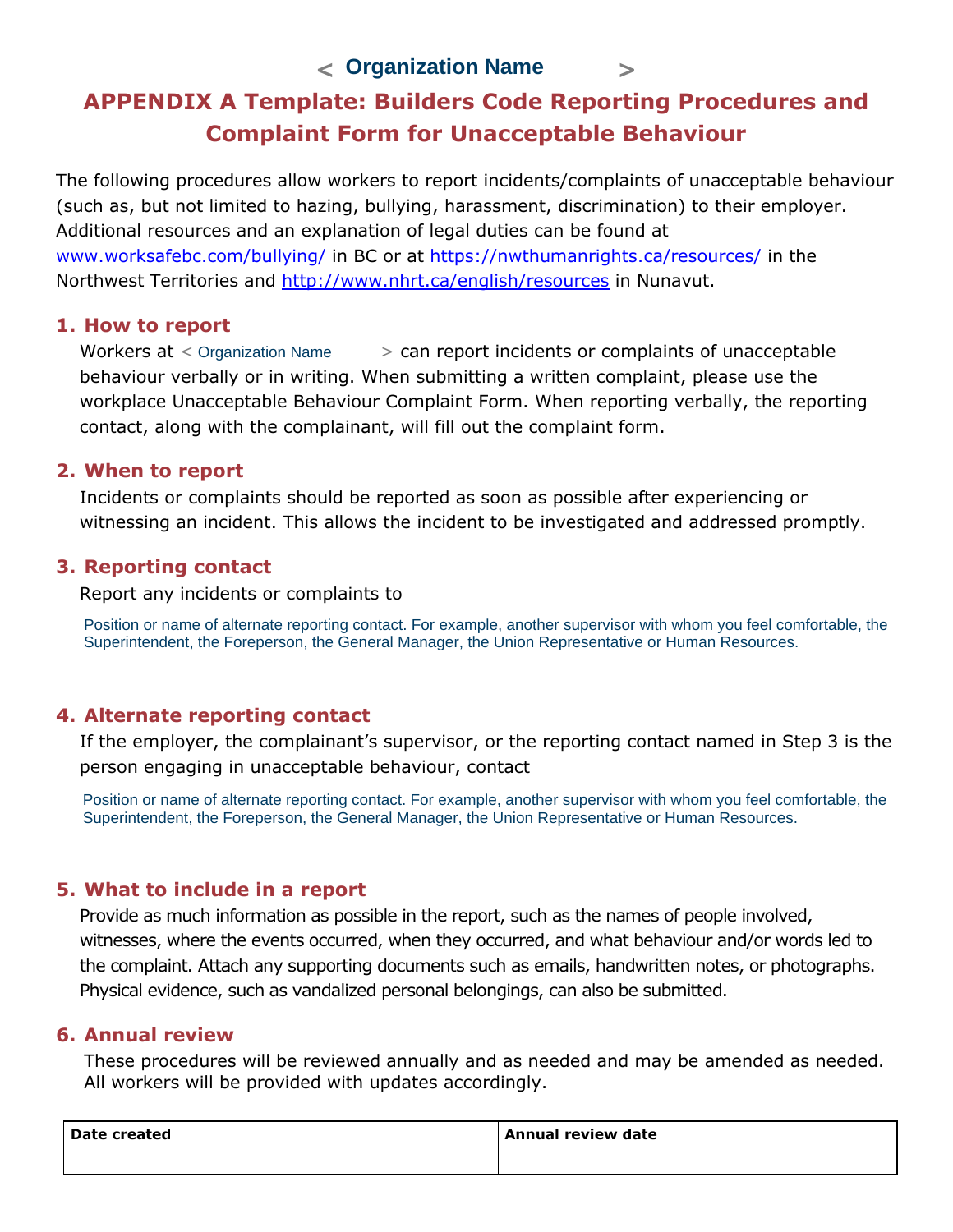# **APPENDIX A Template: Builders Code Complaint Form for Unacceptable Behaviour**

Employers can provide workers with this form to report their complaint in writing or in person, and submit to the employer, immediate Supervisor, Superintendent, Foreperson, General Manager, Union Representative, or Human Resources. Employers might also use other reporting procedures. Additional resources are available at www.worksafebc.com/bullying/ in BC, or at https://nwthumanrights.ca/resources/ in the Northwest Territories and http://www.nhrt.ca/english/resources in Nunavut.

**Name and Contact Information of Complainant**

**Name of Individual(s) of Alleged Unacceptable Behaviour**

### **Personal statement**

Please describe in as much detail as possible the bullying and harassment incident(s), including:

- the names of the parties involved
- any witnesses to the incident(s)
- the location, date, and time of the incident(s)
- details about the incident(s) (behaviour and/or words used)
- any additional details that would help with an investigation

Attach any supporting documents, such as emails, handwritten notes, or photographs. Physical evidence, such as vandalized personal belongings, can also be submitted.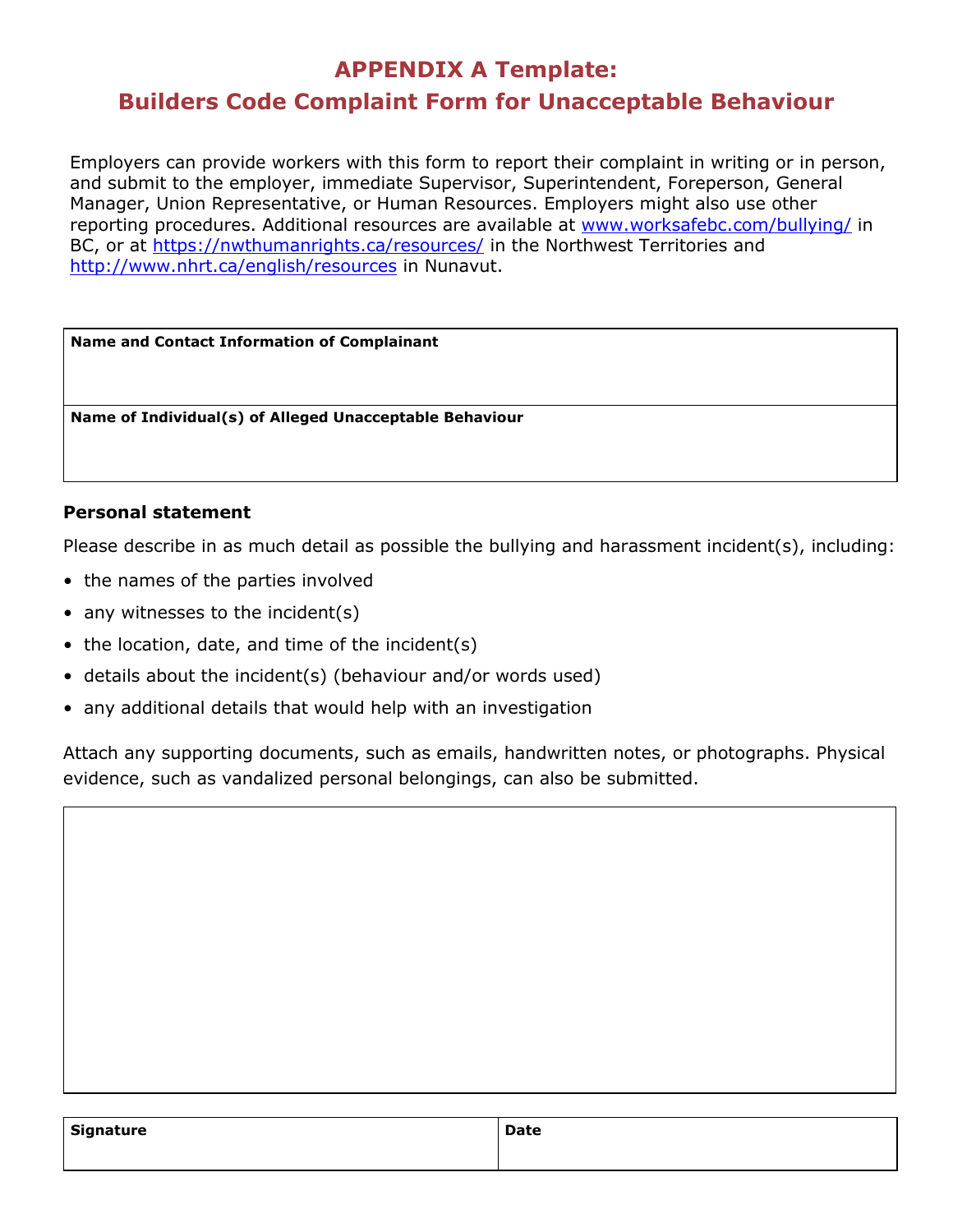# **< > Organization Name Appendix B (Template): Builders Code Investigation Procedures for Complaints of Unacceptable Behaviour**

The following procedures serve as a sample for dealing with incidents and complains of unacceptable behaviour. Investigation procedures can vary from one workplace to another. Employers are not required to use this template if they have reasonable procedures in place which meet legal requirements. Additional resources and an explanation of legal duties can be found at www.worksafebc.com/bullying/ in BC, or at https://nwthumanrights.ca/resources/ in the Northwest Territories and http://www.nhrt.ca/english/resources in Nunavut.

### **1. How and when investigations will be conducted**

Most investigations at Organization Name **builly** be conducted internally. In complex or sensitive situations, an external investigator might be hired.

Investigations will:

- be undertaken promptly and diligently, and be as thorough as necessary, given the circumstances
- be fair and impartial, providing both the complainant and respondent equal treatment in evaluating the allegations
- be sensitive to the interests of all parties involved, and maintain confidentiality
- be focused on finding facts and evidence, including interviews of the complainant, respondent, and any witnesses
- incorporate, where appropriate, any need or request from the complainant or respondent for assistance during the investigation process

# **2. What will be included**

Investigations will include interviews with the complainant, the respondent, and any witnesses. If the alleged target and the alleged offender agree on what happened, then will not investigate any further, and will determine what corrective action to take, if necessary. Name/Job Title

The investigator will also review any evidence, such as emails, handwritten notes, photographs, or physical evidence.

# **3. Roles and responsibilities**

is responsible for ensuring workplace investigation procedures are followed. Name/Job Title